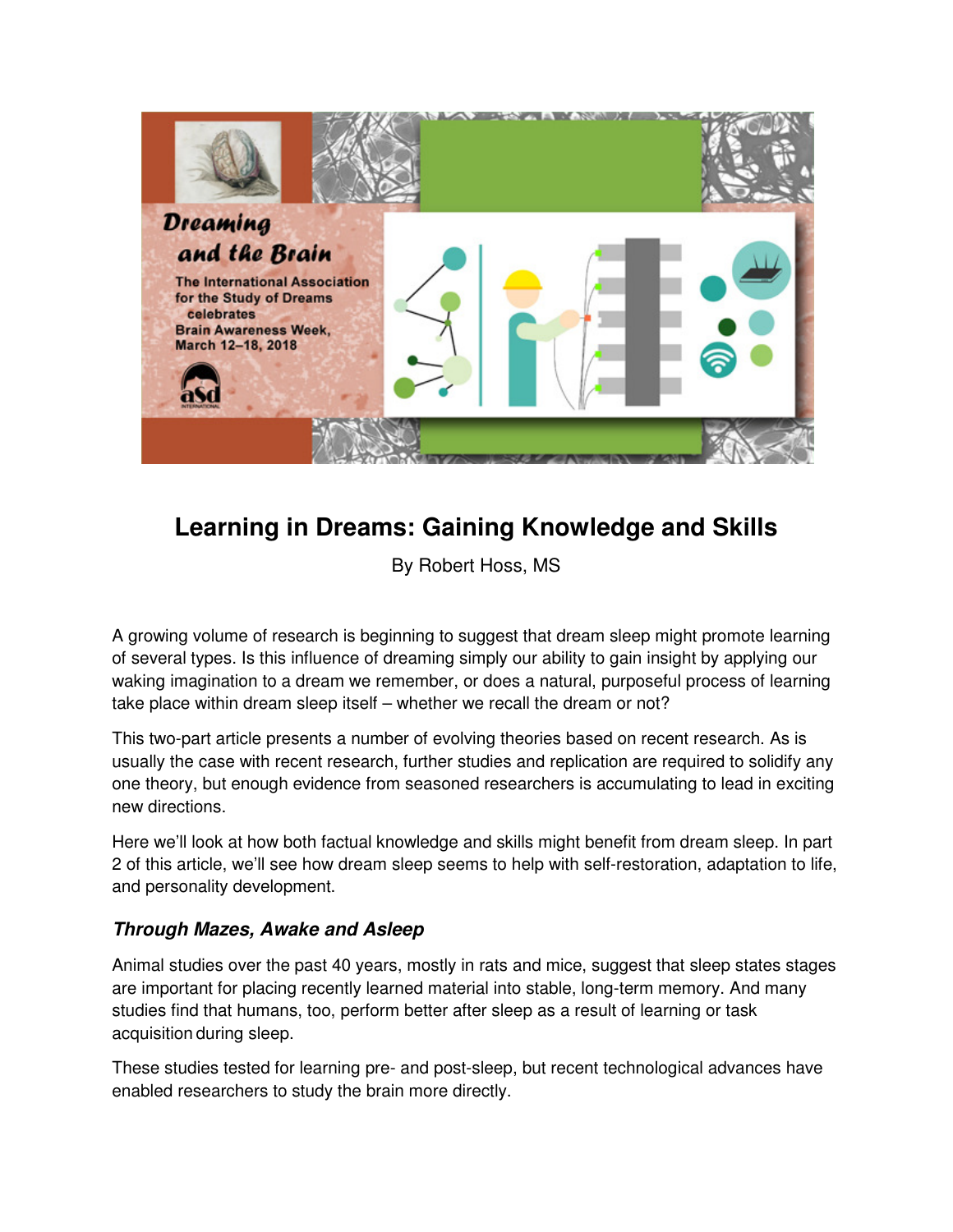

In a 2001 study, Matthew Wilson at MIT used microprobes to monitor individual neurons in the brains of rats. Among these were "place cells" in the hippocampus, which fire, or pulse electrically, as a rat navigates its environment. Wilson observed the unique firing patterns of individual neural place cells as the rats traversed each part of a maze to find a food reward. When the rats slept, these same patterns appeared again, as if the brain was replaying the maze pattern and relearning it. Likewise, the firing patterns in the visual cortex of the rats were replayed, suggestive of visual dream activity during the process. The results suggest that the rats were rehearsing and consolidating some degree of learning about the maze in their sleep.

The same has been found in humans. In 2008 Hagar Gelbard-Sagiv and her colleagues at the Weizmann Institute worked with a patient who had had similar probes inserted as part of a brain surgery procedure. As the

patient viewed a sequence of images presented in story form, Gelbard-Sagiv noted the sequence in which neurons fired. As the patient slept later on, the same neurons fired in the same sequence.

In 2004, Philippe Peigneux and his team at the University of Liège used functional magnetic resonance imaging (fMRI) to look at the brain activity of humans as they worked through a virtual maze. The fMRI showed that the hippocampal areas activated during the maze experience were likewise activated later, during slow-wave (stage 3) sleep. And the amount of the hippocampal activity positively correlated with the improvement of performance the next day.

## **The Learning Process**

## **Sleep Spindles**

wanner hanner and the standard mar mannerally My Hopelant in funds why who Any Manush Andrew Month Company Manush งกล่างกลุ่มไปๆกละบางไทยของเป็นเพื่อนอย่าง ~ ~ my my ham we want to want we have Two basic learning processes appear to take place in sleep, for two types of memory: declarative (memory of facts) and procedural (learning how to do something). Researcher Carlyle Smith at Trent University (2010) indicates that some of the sporadic, spiky brainwaves in stage 2, known as sleep spindles, are due to innate learning ability, and declarative learning appears to involve stage 3 non rapid eye movement (NREM) sleep – whereas learning

procedural tasks, whether motor or cognitive, involves either REM sleep or stage 2 NREM. Tasks that are completely new or novel and require a new cognitive strategy appear to involve REM sleep – where remembered dream content is often related to the material being learned. Often, no dream is remembered in this process, although that does not mean there was no accompanying mental activity (also called mentation).